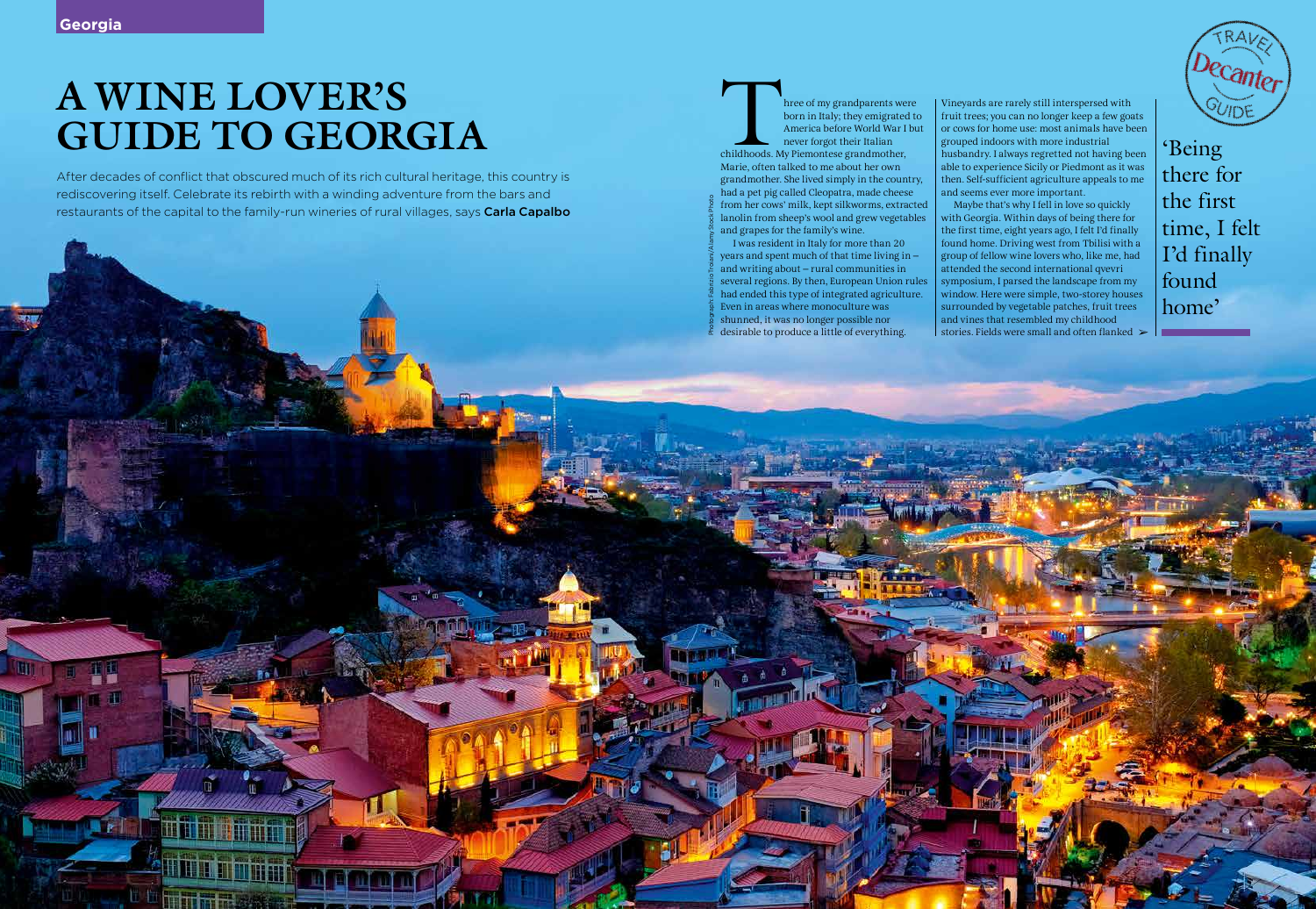by woods or decorative wrought iron. As our coach slowed and wove around cows idling in the road, or passed pigs lazing in muddy ditches, I felt a kind of thrill.

So many animals are free in Georgia, they're a symbol of the country's desire for self-determination. (The animals have owners, but they're let out of their pens each morning to spend the days as they choose.) I might not yet have mastered Georgian, but I understood something of the country's rural lifestyle.

#### *Slow the pace*

Georgia is undergoing a period of selfdiscovery after the fall of the Soviet system, of which it was an unwilling part. If the Soviet times imposed a vision of standardised industrialisation and tried to cancel much of Georgia's cultural heritage, today the focus is on unearthing and celebrating those native customs. From polyphonic song and dances to regional recipes and native grapes, this is an exciting time of rebirth in Georgia.

The best way to experience these things is to visit rural winemakers. Many hospitable families have begun receiving guests in their homes and wineries (often the same thing), offering meals, wine tastings, music and more. Of the dozen or so regions in Georgia, it's primarily the central ones that produce the most wine. (The mountains of Svaneti, Kazbegi and Tusheti in the north are too high for vines to grow.) While eastern Kakheti is still by far the largest producer of grapes, the central and western parts of the country are full of fascinating people working with the everexpanding range of native Georgian varieties.

My advice for those wanting to travel in Georgia is to do it slowly. Spend a few days in Tbilisi and then take the time to wander through small villages and side roads to really experience the countryside. The easiest way is to hire a driver (usually also the most economical solution) who can get you to what are often obscure villages and wineries. Road signage has recently improved, but navigating is sometimes tricky.

While many producers may not have modern websites, they are all on Facebook; that's the best place to reach them. Always make appointments before heading into the countryside as producers are not always available. Here is a short compendium of places to go in central and western Georgia, by region. There are many more!

## *Tbilisi*

This beautiful city is fun to explore on foot. From the historic old town, built onto the steep Mtkvari river bank, wander up little streets of colourfully painted wooden houses –



many of which are now hotels – to Narikala fortress above. From there take the funicular for a bird's-eye view of the Peace Bridge and the presidential palace. The main street, Rustaveli Avenue, is home to many grand buildings, including the National Museum, which houses ancient qvevri from digs, and fine early gold artefacts *(www.museum.ge)*.

For a lunch of home-cooked flavours, try the tiny Salobie Bia in Ivane Machabeli Street, if you can get in. Or, in warm weather, go across the street to the Writer's House for a more elegant meal in the villa's shady gardens. I love eating at Vino Underground, where the cooked-to-order food pairs so well with the wines. This natural wine bar is still the hub for Georgia's family growers, and it's the best place to sample or buy qvevri wines (Galaktion Tabidze Street).

If you like this neighbourhood and are on a tight budget, check out Black Tomato Hostel *(see Facebook)* – it's very cool! Higher up, with great views over the city, Hotel Gomi 19 is also affordable and incredibly welcoming *(hotelgomi19@gmail.com)*.

'From polyphonic song and dances to regional recipes and native grapes, this is an exciting time of rebirth in Georgia'

Carla Capalbo is the



author and photographer of the award-winning book, *Tasting Georgia: A Food and Wine Journey in the Caucasus* (Pallas Athene, London; Interlink, USA). Its newly revised edition is out now in hardback and paperback

In the last five years, lots of great new places have opened. Stamba is a stunningly designed central hotel, brasserie and ➢

Scientific Research Centre of Agriculture